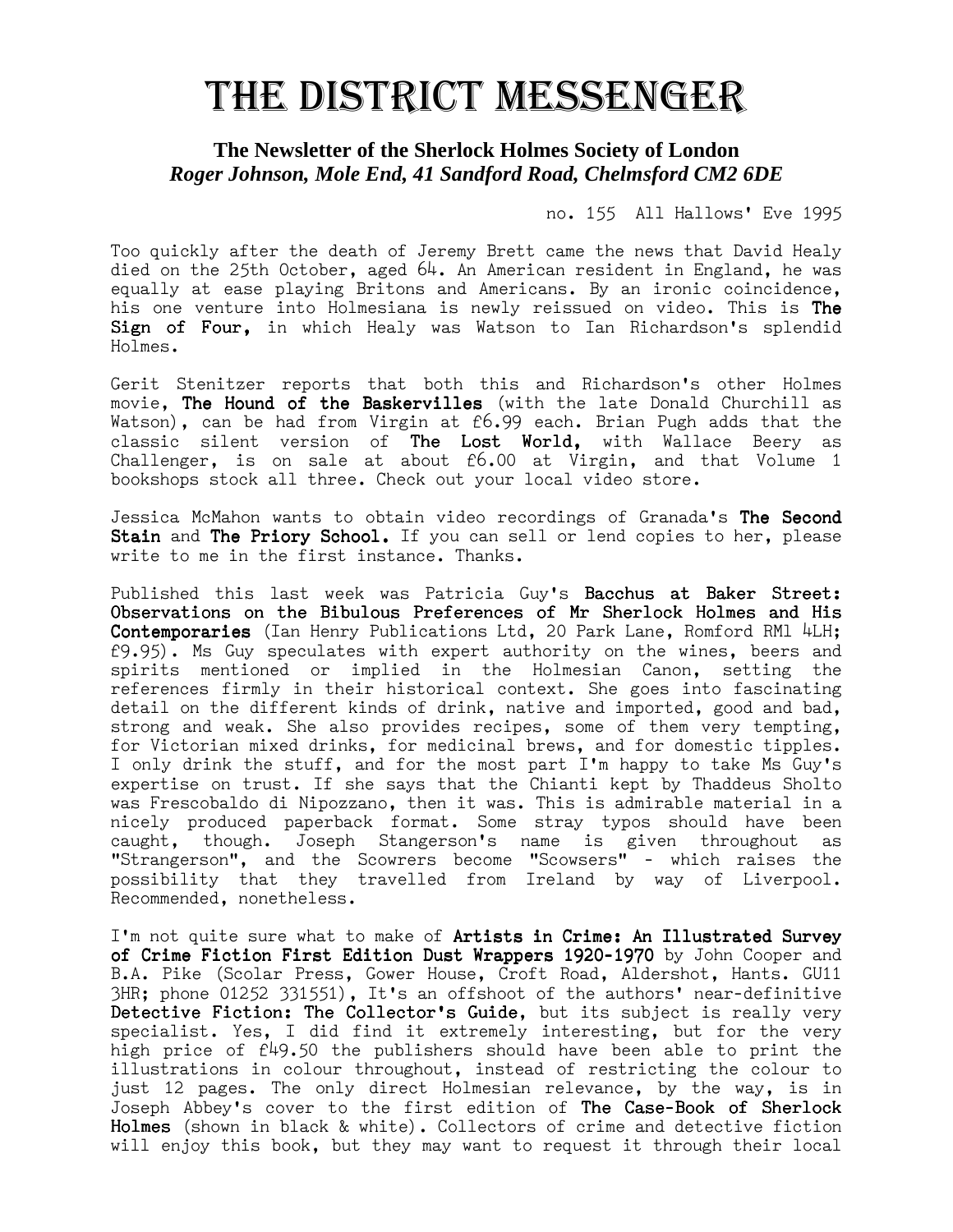library rather than buying it. Artists in Crime is due for publication in December.

The Bookstore at our local branch of Debenham's has had copies of The **Penguin Complete Sherlock Holmes** reduced from  $f(x, 99)$  to  $f(2.50)$ . This is the Bloomsbury Books hardback, not the Penguin paperback, and the text is that of the standard Doubleday edition, so even at  $f4.99$  it's a considerable bargain.

Michael Connolly has a new booklist available, featuring hardbacks, paperbacks, journals and magazines. The new edition of David Stuart Davies's The Tangled Skein tops the list, at  $f14.95$  plus postage. Send a stamped, self-addressed envelope to Michael at Tirgarve, Allistragh, Armagh, BT61 8EZ, Northern Ireland. There's also a new catalogue from The Battered Silicon Dispatch Box, including the first volumes in the Vincent Starrett Memorial Library, August Derleth's Collected Poems, Peter H. Wood's splendid Holmesian mystery The Winged Wheel, a very welcome English translation of Zeus Weinstein's Sherlock Holmes: The Truth about Ludwig II, a new edition of The Martyrdom of Man - and much, much more. Send an SSAE or two International Reply Coupons to George A. Vanderburgh, P.O. Box 204, 420 Owen Sound Street, Shelburne, Ontario LON 1SO, Canada.

John Hoath sends an extract from the 1995 catalogue of the French publisher Librio ("Le livre à 10F"). Featured are five Holmes collections beginning with Sherlock Holmes 1: La bande mouchetée, et trois autre récits, and concluding with Sherlock Holmes 5: Les six Napoléons, et trois autre récits. Unfortunately I have no address for the publisher.

Philip Weller points out that Conan Doyle and Fletcher Robinson actually stayed at the Royal Links Hotel in Cromer, not at the Links Hotel in West Runton (see DM  $154$ ). Since the destruction of the former by fire some 50 years ago, the Doylean connection has come, erroneously, to be associated with the latter. Well, the Links is still a nice place to stay, in a delightful part of the country, near sites with genuine Doylean and Holmesian connections.

Some of the early Talking Classics recordings have been repackaged, without the informative magazine, as Classics On Tape, and can now be found in various bargain bookshops at about £1.99. Among them is Peter Egan's rather disappointing abridged reading of The Hound of the Baskervilles. The publisher is Blitz Editions, trading as Bookmark Ltd. Desford Road, Enderby, Leicester LE9 5AD.

Philip Attwell brought back a lot of information from the Bouchercon Festival in Nottingham. Enyd Williams, director of the Radio  $\mu$  series with Clive Merrison and Michael Williams, said that the BBC does intend to complete the Canon. The Hound of the Baskervilles and The Valley of Fear will probably be produced in about 18 months' time. (\*Bert Coules deserves the opportunity to finish the project that he began six years ago with A Study in Scarlet.\*) The Casebook of Sherlock Holmes should be released on cassette in three stages, vol.1 in February, vol.2 in March and vol.3 in April. Starting in May, each series may be issued as a boxed set (\*no suggestion yet of releasing A Study in Scarlet or The Sign of the Four on cassette, apparently\*). Finally, on this subject, sets of postcards are available, featuring original Strand Magazine illustrations to The Return, His Last Bow and The Casebook. Each set costs  $£3.50$  from Sherlock Holmes Postcards, Room 6069A, Broadcasting House, Portland Place, London W1A 1AA.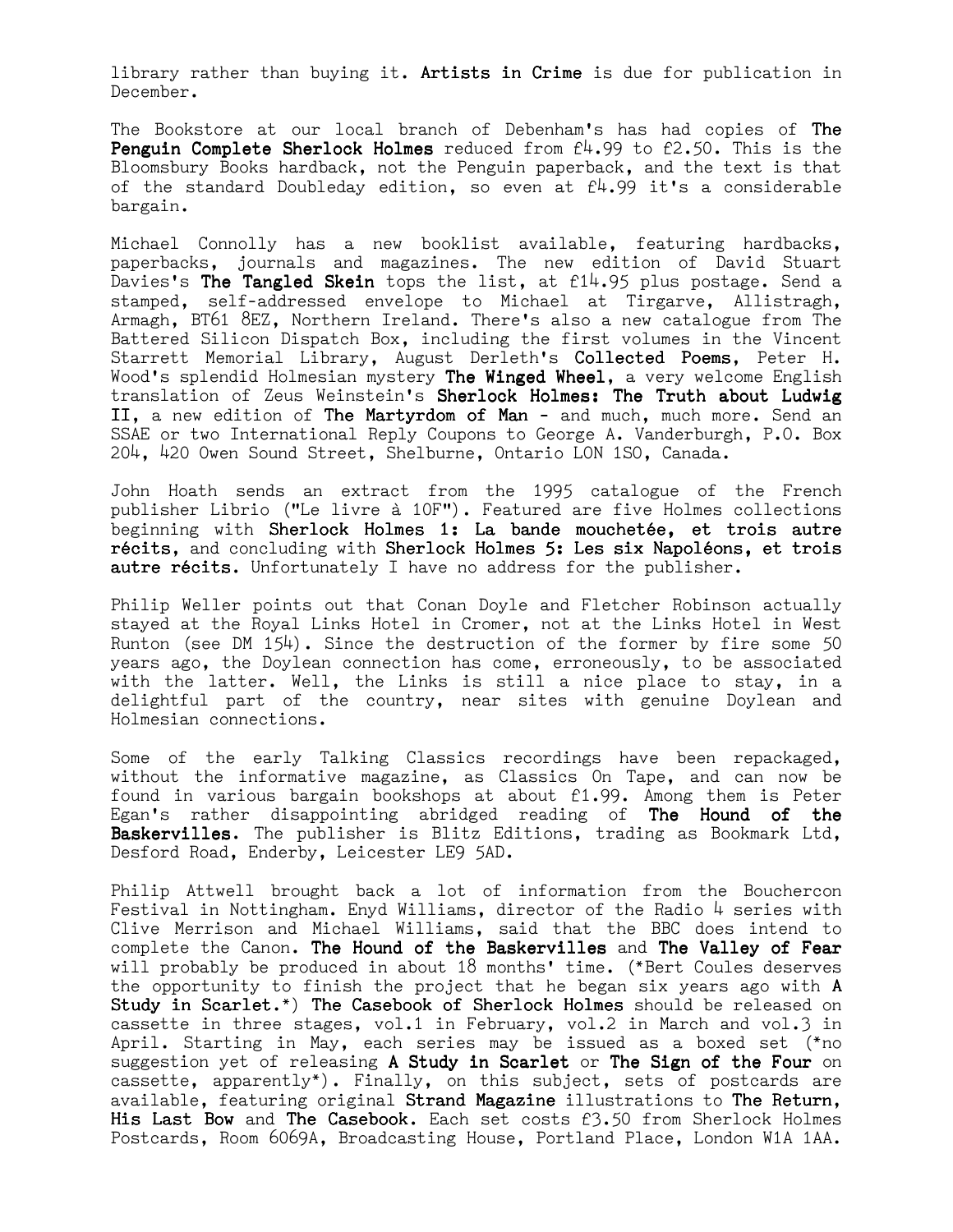Cheques should be payable to British Broadcasting Corporation. State how many sets you require, and enclose an A5 self-addressed envelope, bearing a 36p stamp.

Emilys (11 Flying Horse Walk, Nottingham NGl 2HN; phone 0115-955 9191) deals in limited edition and specialist Teddy Bears. Among the shop's latest is a "special Sherlock Holmes Bear". Tom Speirs tells me of a venture in Hereford called "Pigmania", producing hand-made ceramic pigs in a wide variety of characters and costumes (you can guess what "Lolita", "Biggles" and "J.R. Hartley" are like, for instance). Yes, there is a Sherlock Holmes pig, so new that he isn't even in the catalogue yet. Contact John Brett at Pigmania for details (Unit 5, Capuchin Yard, Church Street, Hereford HR1 2LB; phone 01432 277923; fax 01432 353375).

I've mentioned Past Times before, and have no compunction about doing so again. There's a decent amount of Holmesiana available in their 54 shops and by mail order, including Philip Weller & Christopher Roden's book The Life and Times of Sherlock Holmes, the handsome Sherlock Holmes chess set, and the highly recommended Sherlock Holmes Video. You could furnish a delightful Victorian Christmas almost entirely from Past Times. Catalogues can be had from Past Times, Witney, Oxford 0X8 6BH (phone 01993 770441; fax 01993 700749). Another wonderful source of Christmas presents is Hawkin & Co. of St Margaret, Harleston, Norfolk IP20 OPJ (phone 01986 782536; fax 01986 782468). Hawkin's sell all sorts of things that you didn't know were still made, and much that you didn't know was made in the first place. Forget the computer - show your kids what fun real toys are!

Jonathan Timby sends an ad for a Murder Mystery "Baskervillainy" Weekend at the Manor House Hotel at Moretonhampstead (base for our Society's Dartmoor expedition in 1992). "The ghastly deed will take place on the weekend of November 10/11/12, 1995." More details can be had by phoning the hotel on 01647 440355. (\*Prominent in the ad is the claim, "As featured in the original Basil Rathbone's film 'The Hound of the Baskervilles' back in the 1940s." WRONG! The Rathbone film was made entirely at Fox Studios in Hollywood. The hotel featured in the 1931 Gainsborough production, with Robert Rendel as Holmes and Fred Lloyd as Watson, seen at the Society's Film Evening in 1993.\*)

Catherine Cooke passes on information from the Ironbridge Gorge Museum (also known as Blists Hill Open Air Museum), which plans a Literary Evening for Saturday 27th July 1996, specifically featuring Conan Doyle and Sherlock Holmes. It looks like great fun. The Museum provides a unique insight into life in industrial Victorian England. More on this as it reaches me.

Our Society's Christmas card reproduces a watercolour by Douglas West showing Holmes, Watson and Lestrade meeting at Coombe Tracey. A pack of ten costs £5.50 (UK); £6.00 (Europe); \$13.50 (USA); £7.00 (elsewhere) cheques should be payable to the Sherlock Holmes Society of London, and orders sent no later than the 30th November to Captain W.R. Michell R.N. (retd), 5 Old Farm Place, Hinton St George, Somerset TA17 8TW. The Northern Musgraves' card features a seasonally snowy scene with Holmes and Watson. The artist is Paul Lowe, who illustrated the new edition of The **Tangled Skein.** A pack of five costs  $f(x) = f(0) + f(0)$  (Europe); \$15.00 (USA). Cheques should be payable to The Northern Musgraves, and orders sent to Anne Jordan, Fairbank, Beck Lane, Bingley, West Yorkshire BD16 4DN.